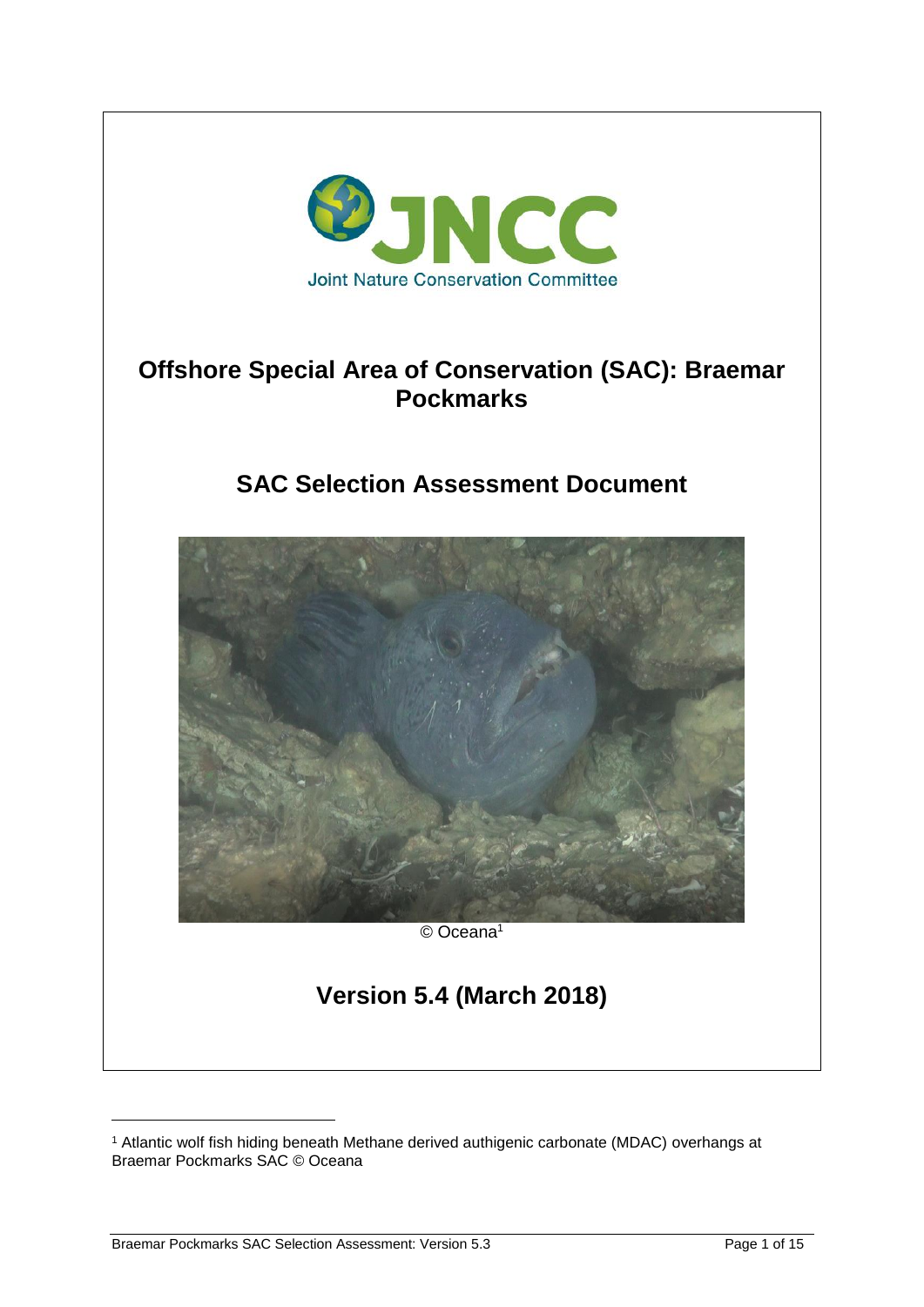#### **Introduction**

This document provides detailed information about the Braemar Pockmarks Special Area of Conservation (SAC) and evaluates its interest feature (Submarine structures made by leaking gases) following the EC Habitats Directive<sup>2</sup> selection criteria and guiding principles. The site was submitted to the European Commission in 2008 for the protection of Annex I habitat Submarine structures made by leaking gases, approved as a Site of Community Importance (SCI) in 2009 and designated as a SAC in 2015. Analysis of additional survey data collected in 2012 (reported in Gafeira & Long 2015) recorded the presence of the interest feature beyond the previous site boundary. This document is a revised version of JNCC's Selection Assessment Document that supported the original site nomination, taking into account the newly available information.

The advice contained within this document is produced to fulfil the requirements of JNCC under the Conservation of Offshore Marine Habitats and Species Regulations 2017, relating to the conservation of natural habitat types and habitats of species through identification of Special Areas of Conservation (SACs) in UK offshore waters. Under these Regulations, JNCC has an obligation to provide certain advice to Marine Scotland and Defra to enable the Secretary of State and Scottish Ministers to fulfil their obligations under the Regulations as well as to Competent Authorities to enable them to fulfil their obligations.

Sites eligible for designation as offshore marine SACs are selected using the criteria set out in Annex III (Stage 1) of the Habitats Directive and relevant scientific information. Sites are considered only if they host a Habitats Directive Annex I habitat or Annex II species. Socioeconomic factors are not taken into account in the identification of sites to be proposed to the European Commission<sup>3</sup>.

In addition to information on the Annex I habitat (Submarine structures made by leaking gases) found within the site, this document contains i) a chart of the site, ii) its name, location and extent, and iii) the data resulting from application of the criteria specified in Annex III (Stage 1) of the Habitats Directive. This complies with the legal requirements outlined under Regulation 7. JNCC has adhered to the format established by the Commission for providing site information. This format is set out in the 'Natura 2000 Standard data form' (CEC 1995) (prepared by the European Topic Centre on Biological Diversity on behalf of the European Commission to collect standardised information on SACs throughout Europe).

NOTE: No recent evidence is available to infer any changes to the non-qualifying features listed in the original Site Assessment Document. The present document only updates our formal advice for the designated feature Submarine structures made by leaking gases.

 $\overline{a}$ 

<sup>2</sup> See:<http://jncc.defra.gov.uk/page-1445>

<sup>&</sup>lt;sup>3</sup> Following European Court of Justice 'First Corporate Shipping' judgement [C-371/98](http://curia.europa.eu/jurisp/cgi-bin/form.pl?lang=en&newform=newform&jurcdj=jurcdj&docj=docj&typeord=ALLTYP&numaff=&ddatefs=&mdatefs=&ydatefs=&ddatefe=&mdatefe=&ydatefe=&nomusuel=first+corporate+shipping&domaine=&mots=&resmax=100&Submit=Submit) (7 November 2000)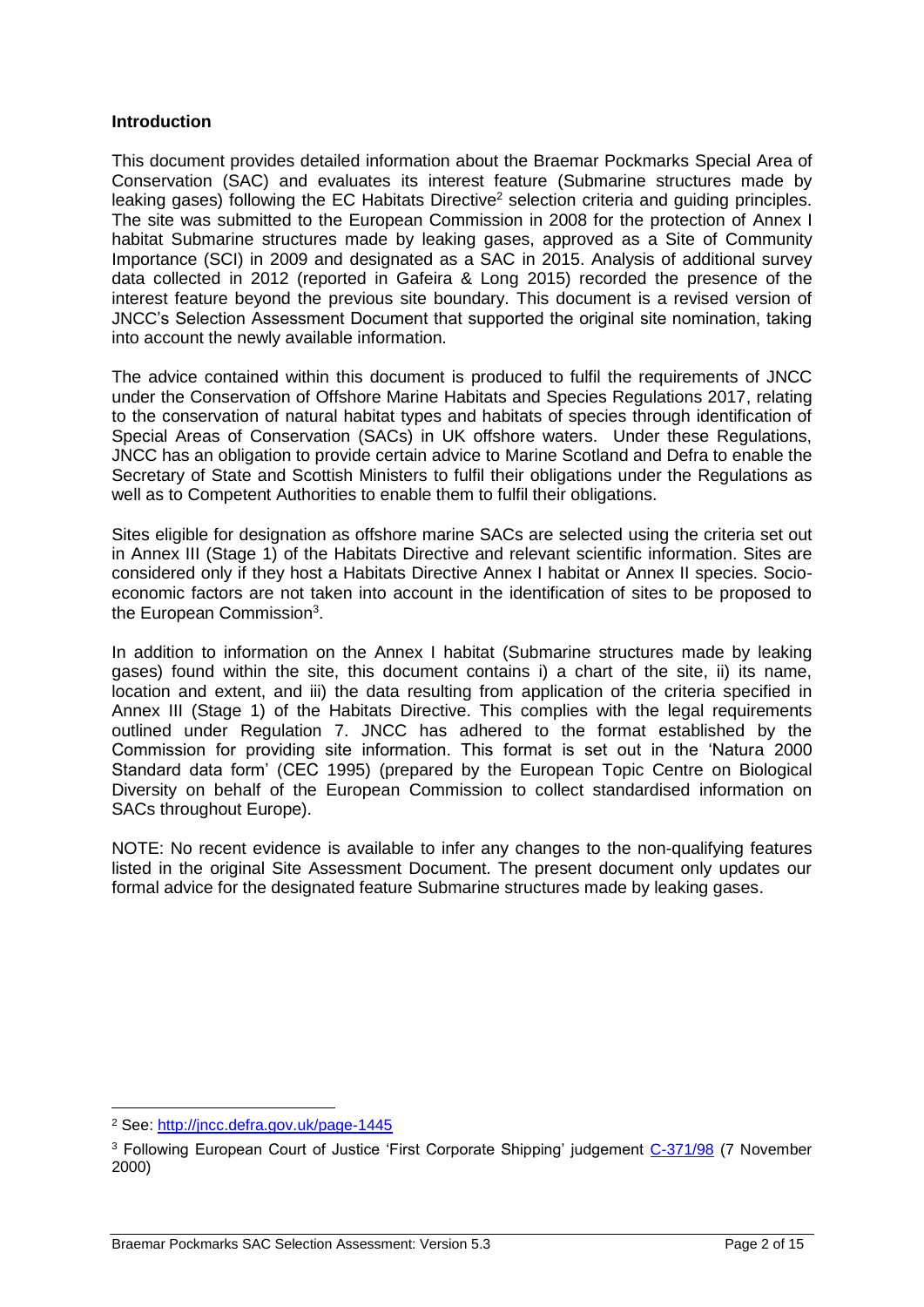# **Document version control**

| <b>Version</b> | <b>Issue</b><br>date | <b>Amendments made</b>                                                                                                                                                                                                                                              | <b>Issued to and date</b>                                                                                         |
|----------------|----------------------|---------------------------------------------------------------------------------------------------------------------------------------------------------------------------------------------------------------------------------------------------------------------|-------------------------------------------------------------------------------------------------------------------|
| 5.4            | 13.03.18             | Cover image updated following Sub Group review                                                                                                                                                                                                                      | <b>Scottish Government</b><br>(March 2018)                                                                        |
| 5.3            | 22.01.18             | MPA Programme Leader sign-off                                                                                                                                                                                                                                       | MPA Sub group<br>(January 2018)                                                                                   |
| 5.1            | 10.01.17             | Addressing comments from public consultation                                                                                                                                                                                                                        |                                                                                                                   |
| 5.0            | 11.07.17             | Finalised for public consultation                                                                                                                                                                                                                                   |                                                                                                                   |
| 4.7            | 06.07.17             | Updated following comments received from programme<br>leader review                                                                                                                                                                                                 | Marine Scotland (July<br>2017)                                                                                    |
| 4.6            | 30.05.17             | Updated following comments received from the MPA Sub-<br>Group                                                                                                                                                                                                      |                                                                                                                   |
| 4.5            | 26.05.17             | Document updated to reflect new data and proposed site<br>boundary change to incorporate revised extent of<br>pockmarks incorporating verified and potential Submarine<br>structures made by leaking gases.                                                         | MPA Sub-Group (May<br>2017)                                                                                       |
| 4.1            | 09.01.12             | Minor changes made, overall document not reviewed,<br>changes include site map amendment with new depth<br>data and corrected coordinates, document dates, contact<br>details and layout updated.                                                                   |                                                                                                                   |
| 4.0            | 01.07.08             | Post consultation modifications, including site boundary<br>amendment                                                                                                                                                                                               | Secretary of State<br>(July 2008)                                                                                 |
| 3.1            | 13.11.07             | Draft SAC changed to possible SAC                                                                                                                                                                                                                                   | Public consultation<br>(Dec 2007)                                                                                 |
| 3.0            | 25.05.07             | New introductory text, revised site summary and map<br>layout, heading & text amendments<br>Additional guiding principles for site selection incorporated<br>under Global Assessment Conservation Objectives and<br>Advice on Operations moved to separate document | <b>JNCC Committee</b><br>(June 2007) and UK<br>Marine Biodiversity<br><b>Policy Steering Group</b><br>(Sept 2007) |
| 2.0            | 26.08.06             | Draft Conservation Objectives and (revised) Advice on<br>Operations added. Map layout revised                                                                                                                                                                       | Defra, Devolved<br>Administrations, and<br>other Govt.<br>departments (Sept<br>2006)                              |
| 1.0            | 09.05                | Site boundary defined; site, habitat and data maps<br>created; report edited                                                                                                                                                                                        | <b>JNCC Committee</b><br>(Sept 2005), Defra<br>(Dec 2005)                                                         |

# **Further information**

This document is available as a pdf file on JNCC's website for download (*jncc.defra.gov.uk*).

Please return comments or queries to:

Marine Protected Sites Team Joint Nature Conservation Committee Monkstone House Peterborough Cambs PE1 1JY

Email: [offshoreMPAs@jncc.gov.uk](mailto:offshoreMPAs@jncc.gov.uk) Tel: +44 (0)1733 562626 Fax:  $+44(0)1733555948$ Website:<http://jncc.defra.gov.uk/page-6529>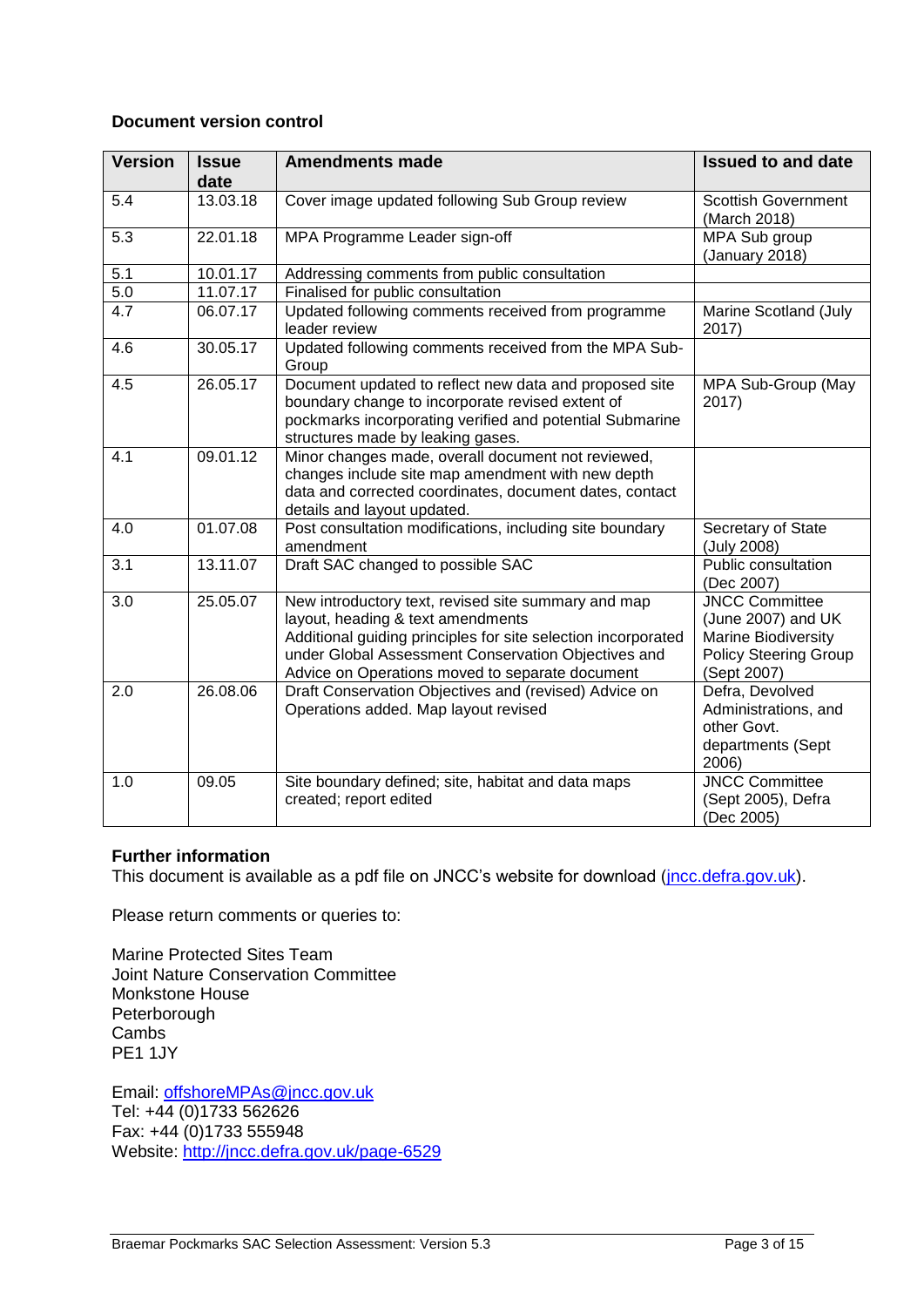# **Braemar Pockmarks: SAC Selection Assessment**

| Site name<br>$1_{-}$<br><b>Braemar Pockmarks</b>                                                                | 2. Site centre location<br>58°59'11", 1°28'29"<br>(Datum: WGS 1984 UTM<br>Zone 31 North, calculated<br>in ArcGIS) |
|-----------------------------------------------------------------------------------------------------------------|-------------------------------------------------------------------------------------------------------------------|
| 3. Site surface area<br>1143 ha/11.43 $km^2$<br>(Datum: WGS 1984 UTM Zone<br>31 North, calculated in<br>ArcGIS) | 4. Biogeographic region<br>Atlantic                                                                               |

# **5. Interest feature(s) under the EU Habitats Directive**

Habitat code: 1180 **-** Submarine structures made by leaking gases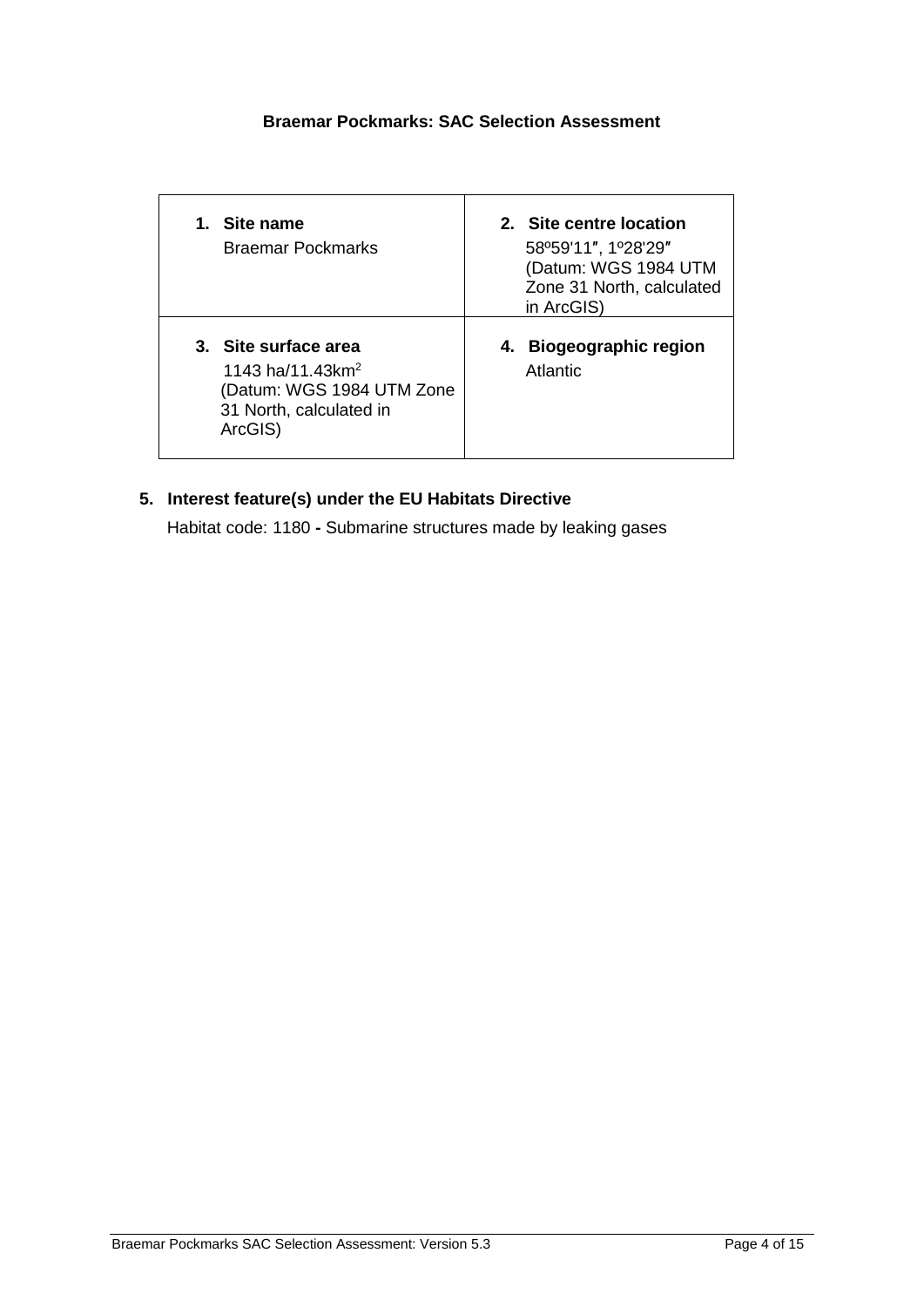#### **6. Site summary**

The Braemar pockmarks are a series of crater-like depressions on the sea floor, six of which contain verified records of the Annex I habitat Submarine structures made by leaking gases (Gafeira and Long, 2015). In this location, large blocks, pavements slabs and smaller fragments of methane-derived authigenic<sup>4</sup> carbonate (MDAC) have been deposited through a process of precipitation during the anaerobic oxidation of methane (AOM) by a unique community of microbial organisms. This AOM activity at the sulphate-methane interface (SMI) beneath the seabed results in the presence of hydrogen sulphide in the sediments. The sulphide-rich sediments may host specialist organisms, for example those with chemosynthetic symbionts, whilst the carbonate structures provide a habitat for marine fauna usually associated with rocky reef (Judd 2001). Larger blocks of carbonate can also provide shelter for fish species such as wolf-fish.

The name of the site originates from its proximity to the Braemar oil field in the northern North Sea, approximately 240 km east of the Orkney Islands. The site is situated to the north of the Witch Ground Basin at a water depth of approximately 120 m. The pockmarks within the site are shallow, ovoid, seabed depressions, several metres across, which were created by the expulsion of fluids into the water column (Hovland *et al*., 2002). It is in the base of these pockmarks where MDAC is formed beneath the seabed. Most of the pockmarks in the Witch Ground Basin occur in very soft muds, however the pockmarks in Braemar Pockmarks SAC occur in firmer, slightly coarser sediments (Gafeira and Long, 2015).

Forty-eight pockmarks have been identified within the Braemar Pockmarks Special Area of Conservation (SAC) boundary; all of which are greater than 20 m in diameter, the largest being 200 m in diameter. Six of the pockmarks have verified examples of the Annex I habitat Submarine structures made by leaking gases, with a further 14 showing strong acoustic reflectance. The high backscatter may be indicative of hard carbonate structures so are considered as potential feature records associated with pockmarks (JNCC, 2016). Both verified and potential occurrences of the habitat are considered to represent the known extent of the feature within the site (JNCC, 2016).

The Braemar Pockmarks SAC occurs in the Northern North Sea Regional Sea (JNCC 2004; Defra 2004). There is one other SAC in the Northern North Sea with Submarine structures made by leaking gases as a qualifying interest feature of the site. Scanner Pockmark SAC is situated to the south-west of Braemar pockmarks SAC. There is also a candidate Special Area of Conservation/Site of Community Importance (cSAC/SCI) for the feature in the Irish Sea – Croker Carbonate Slabs cSAC/SCI. Notable characteristics of these other sites identified for the interest feature are provided in the table below with links provided to further information on these sites.

| <b>SAC</b>                 | Notable characteristics of interest feature                                                                                                                                                                                                                              |  |  |  |
|----------------------------|--------------------------------------------------------------------------------------------------------------------------------------------------------------------------------------------------------------------------------------------------------------------------|--|--|--|
| <b>Scanner</b><br>Pockmark | The faunal communities within the site have previously represented<br>assemblages typically associated with rocky reef, colonising the<br>carbonate structures in the base of the pockmarks. Although<br>pockmark infilling appears to have obscured MDAC structures and |  |  |  |

<sup>4</sup> An authigenic sedimentary rock deposit is one that was generated where it is found or observed. Sedimentary authigenic minerals include calcium carbonate.

-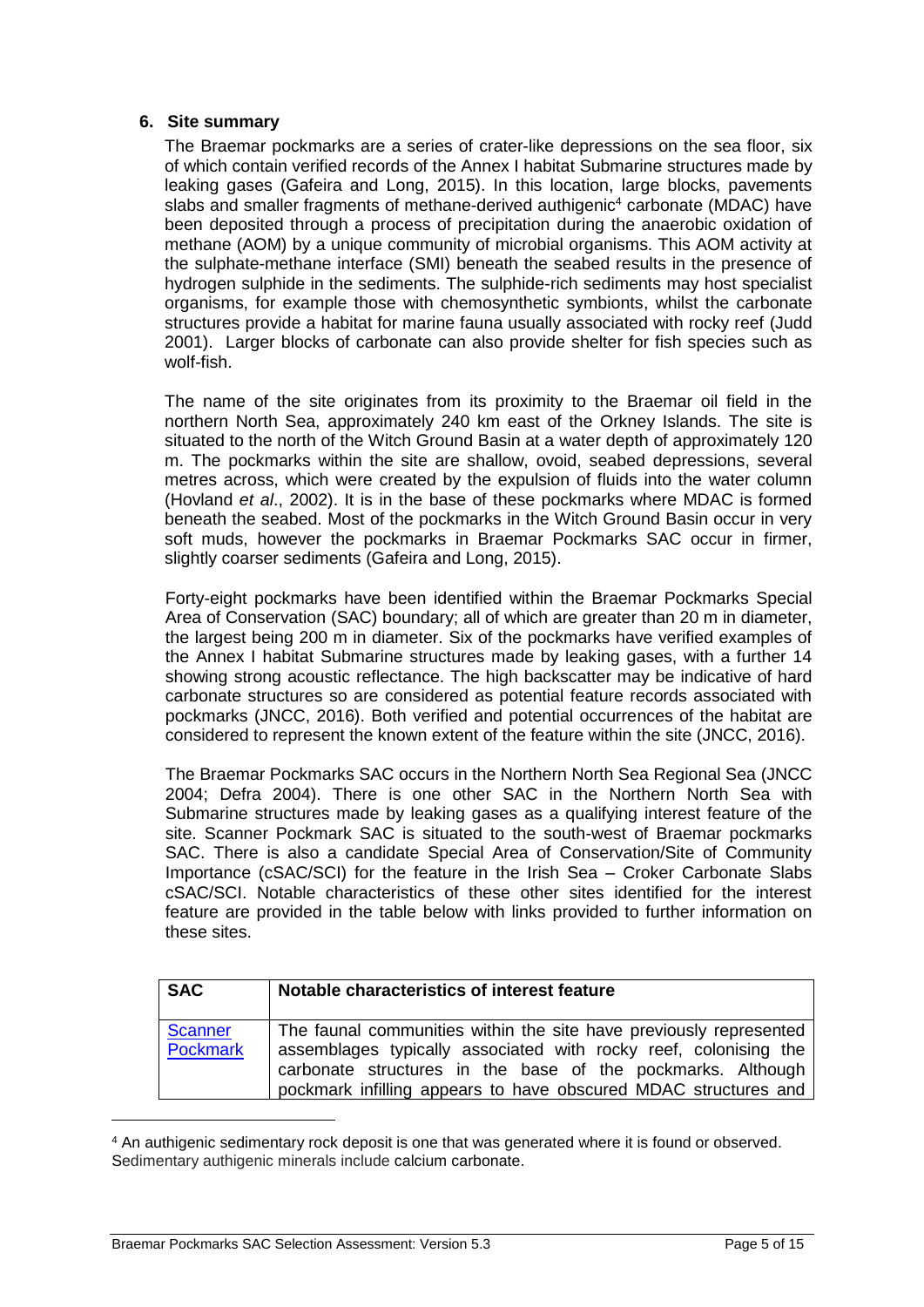|                                            | bacterial mats, there are still large numbers of the nematode species<br>Astomonema southwardarum, known to host endosymbiotic,<br>chemoautotrophic bacteria within their body cavity (Rance et al.,<br>2017). However, as a result of the obscured carbonate structures,<br>typical species assemblages appear to be more similar to wider soft<br>sediment ecosystems.                                                                                                                                                                                       |
|--------------------------------------------|----------------------------------------------------------------------------------------------------------------------------------------------------------------------------------------------------------------------------------------------------------------------------------------------------------------------------------------------------------------------------------------------------------------------------------------------------------------------------------------------------------------------------------------------------------------|
| <b>Croker</b><br>Carbonate<br><b>Slabs</b> | The seabed surface in this site is composed of extensive areas of<br>exposed MDAC. The seabed habitats created by these MDAC<br>structures are distinctive, supporting a diverse range of marine<br>species that are absent from the surrounding seabed characterised<br>by coarse sediment (Judd, 2005). Areas of 'high relief' MDAC support<br>a diverse range of soft corals, erect filter feeders, sponges, tube<br>worms and anemones whilst the 'low relief' MDAC is colonised with<br>scour-resistant hydroids and bryozoans (Whomersley et al., 2010). |

In character, the interest features of the Braemar Pockmarks site are similar to Scanner Pockmark SAC; however, the carbonate structures at Braemar are more abundant and diverse in form than the Scanner Pockmark SAC, and appear to be characterised by slightly different species assemblages.

# **7. Site boundary**

The boundary for the Braemar pockmarks SAC encompasses all verified and potential records of the Annex I habitat Submarine structures made by leaking gases recorded in the area (based on evidence presented within Gafeira and Long 2015). Using JNCC's guidance (2012) on defining boundaries for marine SACs for Annex I habitat sites fully detached from the coast, a 3:1 ratio of distance from a feature to depth ratio was used to create a buffer on a precautionary basis around examples of the feature. The proposed amendment to the site boundary was drawn from the outermost edges of the buffers. Maximum water depth in the site is 124m therefore a buffer of 372m has been applied around all potential and verified records of the feature.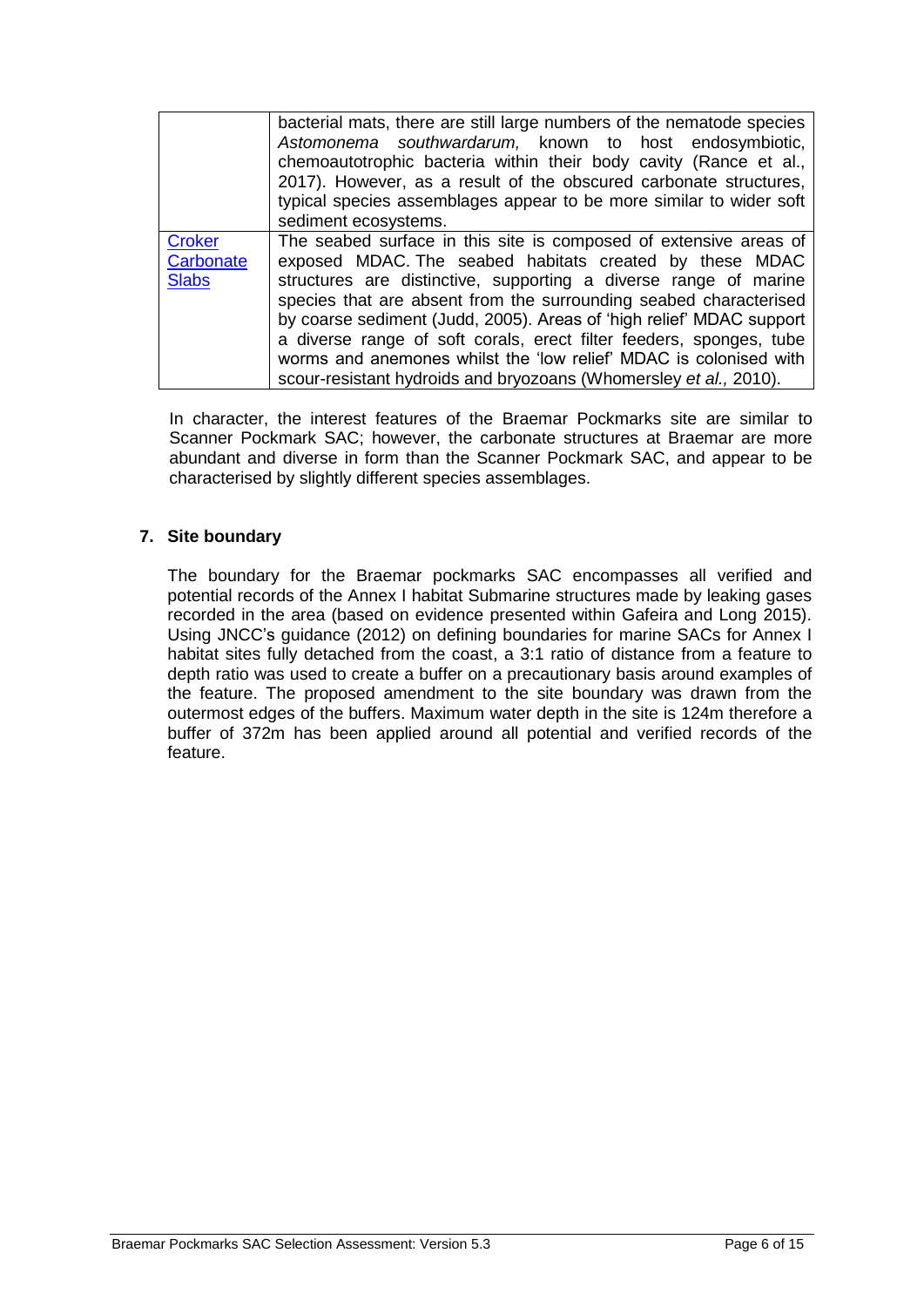#### **8. Map of site**

Figure 1: Map of current boundary of the SAC showing the proposed amendment, alongside the known distribution of verified and potential records of Annex I habitat Submarine structures made by leaking gases.



#### Boundary coordinates:

Map version 18/01/2018

1) 58° 57' 31", 1° 26' 15" 2) 58° 58' 17", 1° 26' 2" 3) 58° 59' 12", 1° 27' 49" 4) 58° 59' 40", 1° 27' 13" 5) 59° 0' 14", 1° 28' 30" 6) 59° 0' 46", 1° 30' 20" 7) 59° 0' 29", 1° 30' 51" 8) 59° 0' 4", 1° 30' 57" 9) 58° 59' 20", 1° 30' 21" 10) 58° 59' 8", 1° 29' 9" 11) 58° 57' 60", 1° 26' 60" 12) 58° 57' 36", 1° 28' 21" 13) 58° 57' 17", 1° 27' 59"

Site map projected in UTM (Zone 31N, WGS84 datum). Seabed habitat derived from BGS 1:250,000 seabed sediment maps @ NERC and SeaZone bathymetry. Bathymetry @ British Crown Copyright. All rights reserved. Permission Number Defra012012.002. This product has been derived in part from material obtained from the UK Hydrographic Office with the permission of the Controller of Her Majesty's Stationery Office and UK Hydrographic Office (www.ukho.gov.uk). NOT TO BE USED FOR NAVIGATION. The exact limits of the UK Continental Shelf are set out in orders made under section 1(7) of the Continental Shelf Act 1964 (© Crown Copyright). Map copyright JNCC 2018.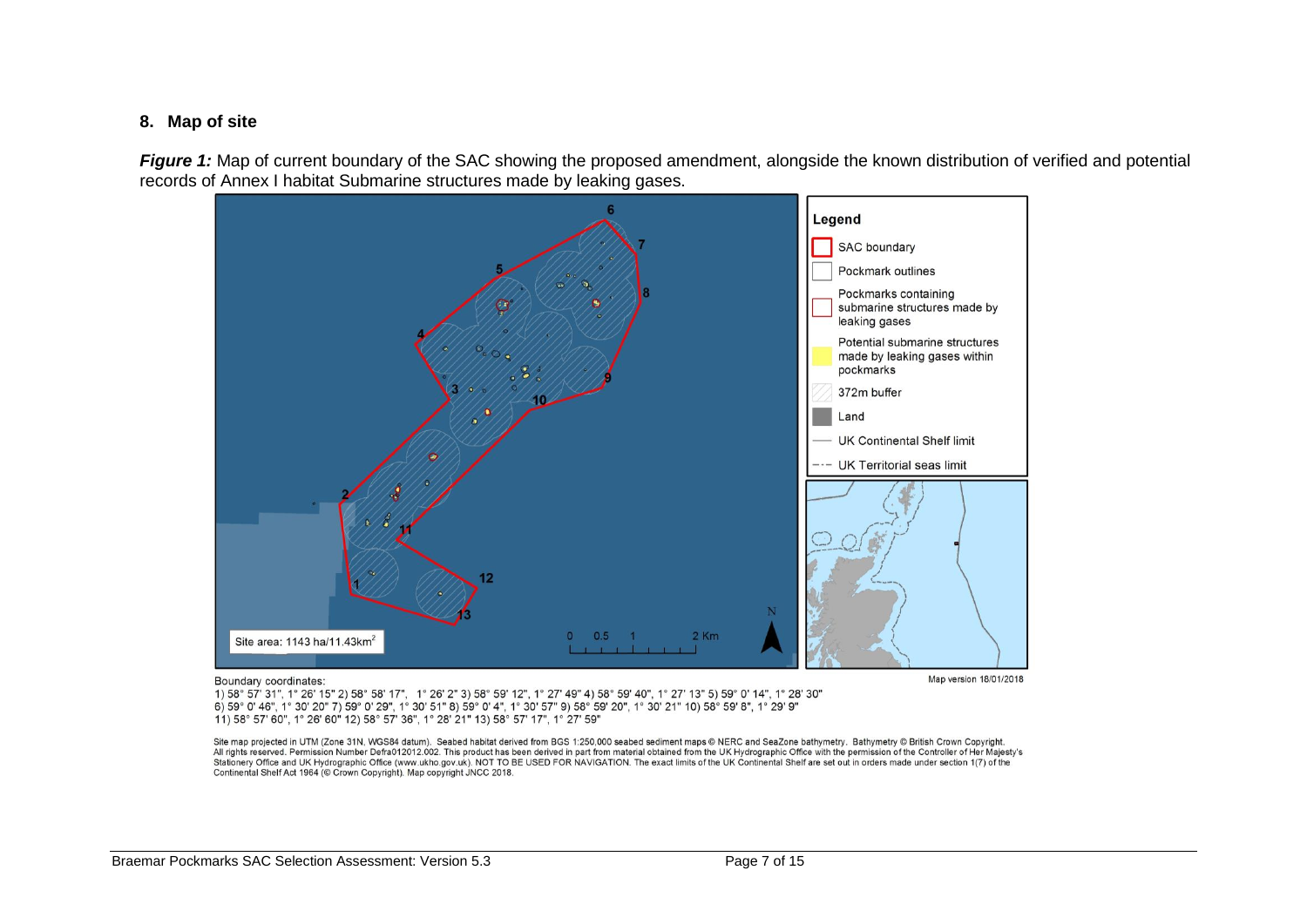# **9. Assessment of interest feature(s) against selection criteria**

This assessment has been undertaken following UK guidance set out in JNCC (2009).

# **9.1 Submarine structures made by leaking gases**

# **Annex III selection criteria (Stage 1A):**

#### **a)** *Representativity*

The Braemar Pockmarks SAC occurs in the Northern North Sea Regional Sea. The faunal communities are representative of those present on Submarine structures made by leaking gases, consisting of anemones and hydroids, as well as chemosynthetic organisms (Dando *et al.,* 1991). However, the site has been subject to some damage from bottom trawling and there is evidence of this throughout the site (Gafeira and Long, 2015; Hartley, 2005). Lineations recognised on both side-scan sonar and multibeam backscatter data have been interpreted as fishing trawl tracks, including through the pockmarks themselves, but it is not possible to determine whether these are cumulative scars from fishing over time or whether these are from recent activity (Gafeira and Long, 2015). There have also been faint channels close to an abandoned wellhead that are likely to emanate from anchor mooring cables (Rance *et al.,* 2017).

# **The grade for the feature is B: Good representativity**

## *b) Area of habitat*

Taking into account the distribution of the two known sub-types of Submarine structures made by leaking gases in UK waters (bubbling reefs and submarine structures associated with pockmarks), Braemar Pockmarks SAC represents a relatively small proportion (approximately 0.3%) of the total known resource in UK waters. This is because a significantly greater recorded extent of the feature  $(55km^2)$  occurs within the Croker Carbonate Slabs cSAC/SCI by comparison to Braemar Pockmarks (0.185km<sup>2</sup>). However, when considering the specific type included within this SAC, approximately 23% of the total known resource of MDAC associated with pockmarks is represented when considering all verified and potential records.

#### **The grade for this criterion is A (site contains '15-100%' of total resource of Annex I habitat)**

# *c) Conservation of structure and functions*

#### *Degree of conservation of structure*

The biological and physical structure of the interest feature at the Braemar Pockmarks SAC is likely to have been partially impacted by bottom trawling. From Vessel Monitoring System (VMS) data (2009-2015), there is evidence of mobile and static demersal fishing effort within the Braemar Pockmarks SACby both UK and non-UK registered vessels. Evidence of trawling scars from fishing have been identified throughout the area, with the majority of activity located to the north and outside of the Braemar Pockmarks SAC boundary (Rance *et al.,* 2017). The pockmarks within the site have been found to be irregular in shape, attributed either due to multiple venting points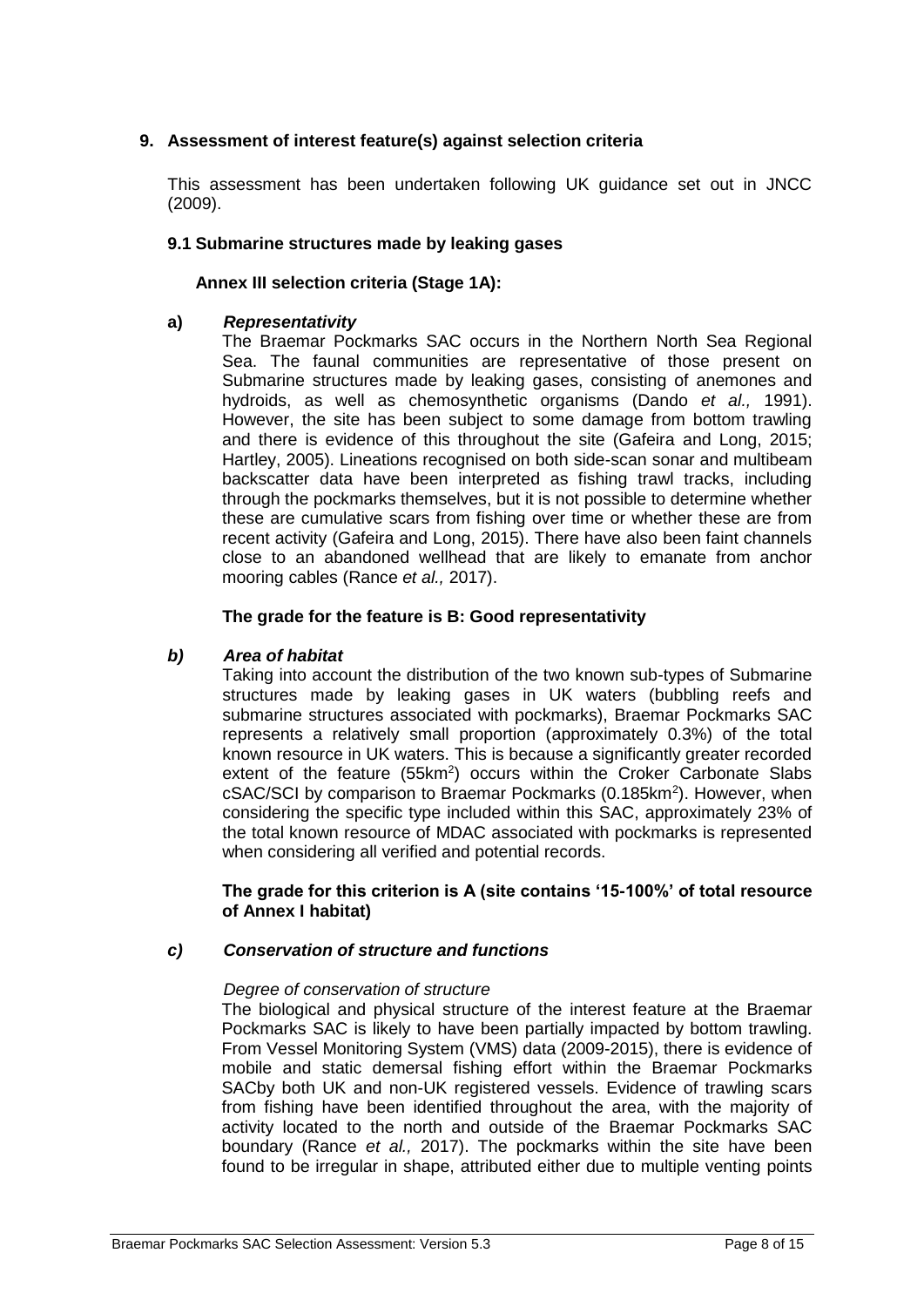in the pockmark or due to sidewall slumping (collapse of walls and partial infill of the pockmark bottom), which may have also attributed to changes in structure recorded between surveys (Gafeira and Long 2015). Nearly a quarter of the mapped pockmarks have evidence of slope failure, one event of which occurred in the 6 year period between the 2005 and 2012 surveys. The cause of slope failure is unknown, but may be either anthropogenic or natural (Gafeira and Long 2015). Despite this infilling, there are still multiple verified records of submarine structures associated with pockmarks within the site.

# **The grade for this sub-criterion is II: structure well conserved.**

# *Degree of conservation of functions*

The prospects of this feature in terms of maintaining its structure in the future (taking into account unfavourable influences and reasonable conservation effort) are good. Existing Regulations manage oil and gas activity in and around SACs on the UK continental shelf, and a mechanism is available through the European Commission's Common Fisheries Policy to manage fishing activity in the area if deemed to be necessary. The feature is distant from terrestrial sources of pollution, however debris has been recorded on the seabed from human activities such as oil and gas extraction and fishing activities (Gafeira & Long 2015).

# **The grade for this sub-criterion is I: excellent prospects.**

# *Restoration possibilities*

Restoration methods in the offshore area focus on the removal of impacts to allow recovery where the habitat has not been removed. Restoration of the biological communities at the Braemar Pockmarks site may be possible where the submarine structures have not been destroyed. However, where damage has occurred, the restoration potential is unknown. The MDAC is accreted naturally (and over long time periods) and further accretion is dependent on sufficient gas seepage as well as the presence of specific chemosynthetic micro-organisms. There is anecdotal evidence to suggest that the submarine structures are sustained by shallow biogenic gas seepage (John Hartley *in lit* 2005); however, if deeper petrogenic gas supports the structures, there is potential for a reduction in seepage if the underlying reservoir is depleted through commercial activities (Oil and Gas UK 2008). The periodic expulsion of large volumes of methane (Hong *et al.,* 2016) may also expel sediments from within pockmarks, whichin turn may result in the uncovering of MDAC below the surface.

# **The grade for this sub-criterion is III: restoration difficult or impossible.**

# *Overall grade*

As set out in JNCC (2009) (Section 4.3 – Synthesis) aggregation rules dictate that due to the fact that structure is considered to be well conserved and that there are excellent prospects for conservation function, the overall grade equates to **A: Excellent conservation** irrespective of the grading for the third sub-criterion.

# *d) Global assessment*

There are currently two other SACs with this habitat as a qualifying feature in UK waters. This site makes an important contribution to protecting an estimated 23% of the total known UK resource of the MDAC associated with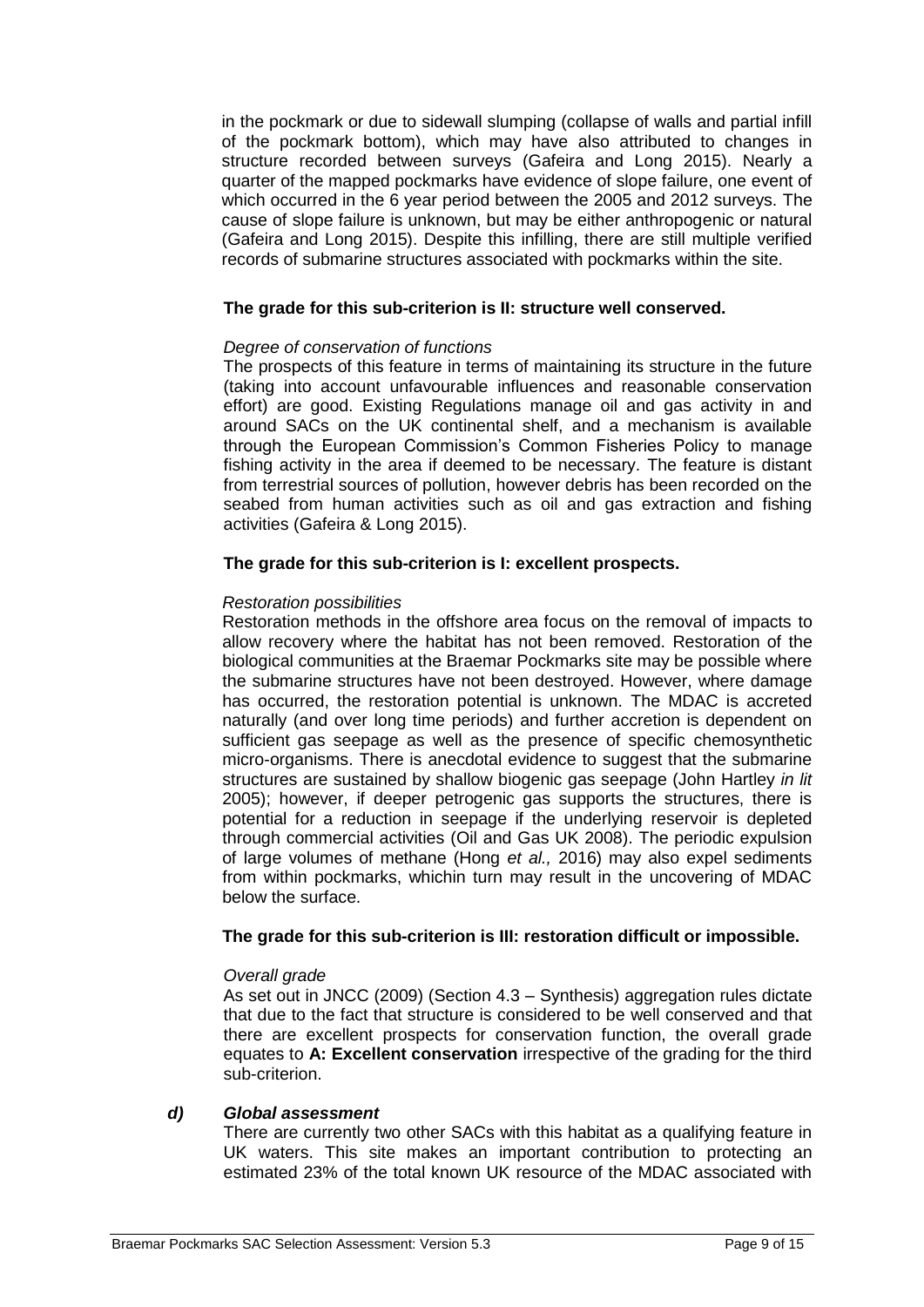pockmarks type of the Annex I habitat Submarine structures made by leaking gases when considering all potential records of the feature. In addition, the interest feature of this SAC is considered to have good structure and function. As such, the global assessment is classed as **A: Site holds an excellent example of the Annex I habitat in a European context.** 

| Area of<br>habitat          | <b>Representativity</b><br>(a) | Area of<br>habitat (b) | <b>Structure</b><br>and<br>function (c) | Global<br>assessment<br>(d) |
|-----------------------------|--------------------------------|------------------------|-----------------------------------------|-----------------------------|
| <b>Braemar</b><br>Pockmarks | B                              |                        |                                         |                             |

#### *Summary of scores for Stage 1a criteria*

#### **10. Sites to which this site is related**

[Scanner Pockmark SAC;](http://jncc.defra.gov.uk/page-6541) [Croker Carbonate Slabs cSAC/SCI](http://jncc.defra.gov.uk/page-6530)

#### **11. Supporting scientific documentation**

#### **Overview of available evidence**

An overview of example data collected from the Braemar Pockmarks SAC is provided in Figure 2.

The Braemar pockmarks were discovered initially during rig site surveys for Marathon Oil Ltd as part of the Braemar field development – hence its name. Further investigation was undertaken in 2001 during pipeline route surveys for the Braemar development. Still photographic images, grab samples of sediments and side scan sonar data provided data during these surveys. Subsequently, in 2003, a Technip Ltd ROV survey acquired video footage, further still images and grab samples of the fauna associated with the carbonate formations. This work has been summarised in a report produced by Hartley Anderson Ltd (Hartley, 2005).

JNCC and Cefas completed a dedicated scientific survey in 2012 to further investigate the Braemar pockmarks (Rance *et al.,* 2017). Ground truthing data were collected using a drop camera for still and video images, and a  $0.1<sup>2</sup>$  Day grab collected sediment samples that were sub-sampled for Particle Size Analysis (PSA) and benthic fauna data. Gafeira and Long (2015) used available survey data to undertake semi-automated mapping that helped to characterise the morphology of the pockmarks based on multibeam bathymetry. Backscatter and side scan sonar data were used to characterise the seafloor and associated MDAC. A total of 11 sediment samples recovered MDAC from six individual pockmarks. In addition, analysis of backscatter and side scan sonar data suggested high reflectivity signals from 14 pockmarks. These records could indicate further records of MDAC.

#### **Geo-physical evidence**

A total of 48 pockmarks have been identified within the Braemar pockmarks SAC boundary which correspond to accepted definitions of pockmarks (after Judd and Hovland, 2007). Most pockmarks are small to medium sized, with lengths varying from 22 m to 200 m and widths from 20 m to 189 m. Pockmark depths range from 0.32 m to 5.77 m. Of the pockmarks occurring within the site boundary, six have verified examples of Submarine structures made by leaking gases and 14 show acoustic signatures that indicate that the interest feature may be present. The pockmarks of the Braemar Pockmarks SAC occur in firmer, coarser sediments in contrast to most of those found in the Witch Ground Basin which may influence the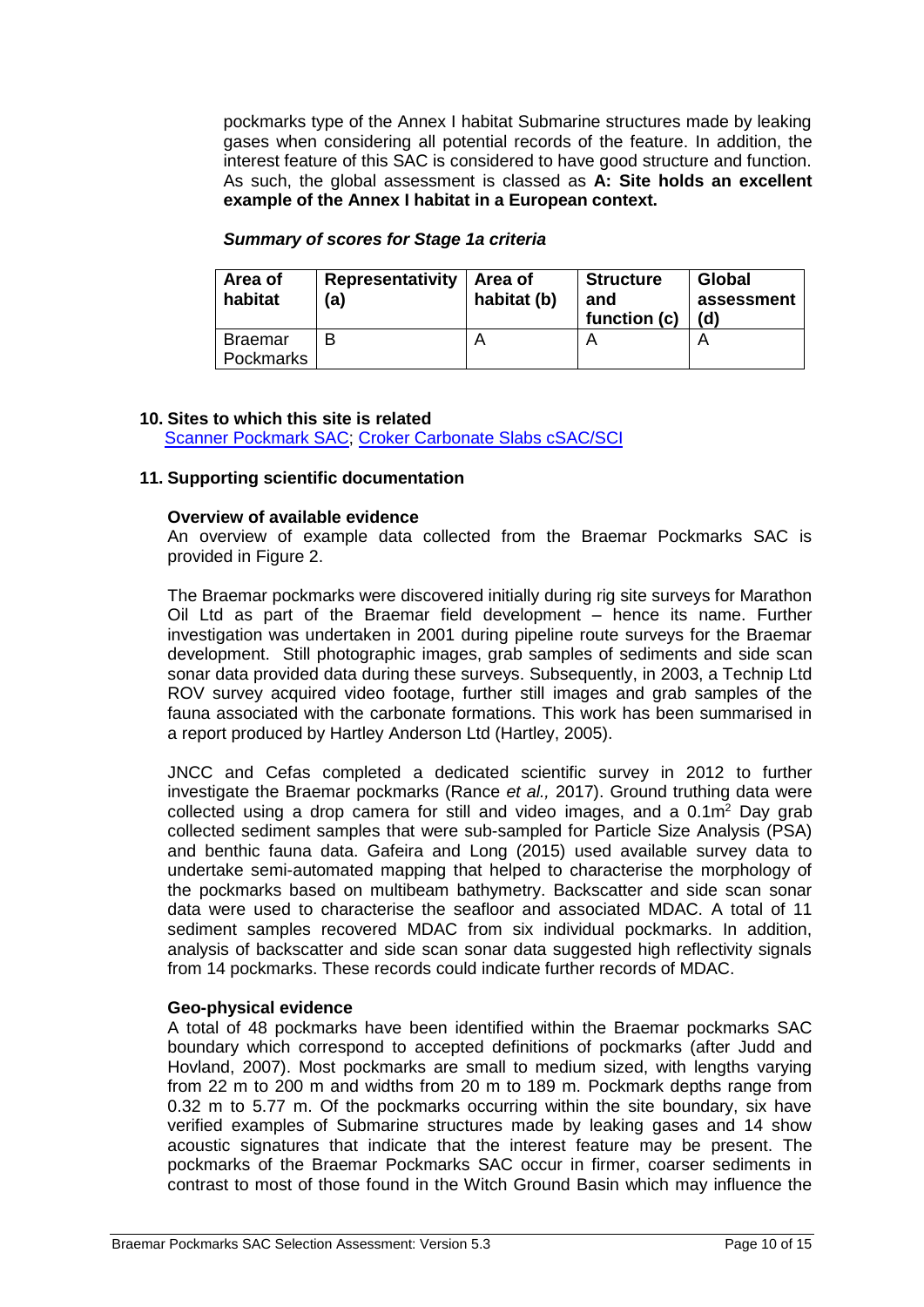differences in pockmark size and make slope failure more likely (Gafeira and Long, 2015).

The pockmarks have been found to be irregular in shape, attributed either due to multiple venting points in the pockmark or due to sidewall slumping (collapse of walls and partial infill of the pockmark bottom). Ten of the mapped pockmarks appear to have multiple venting points resulting in a 'W'-shaped profile. The presence of several venting points, less than 50 m apart, could be related to complex multiple flow paths for the gas to reach the seabed from the underlying strata that may reflect intermittent seepage and blockage of flow paths (Gafeira and Long, 2015). Direct evidence for active gas seepage was provided by backscatter acoustic anomalies on side-scan and backscatter datasets. Several acoustic anomalies were interpreted to be due to streams of bubbles (gas flares) in the water column (Gafeira and Long, 2015).

Drop camera images and video footage have shown well developed carbonate cemented rocks (MDAC) in various forms: as large rocks, pavements, slabs and smaller fragments (Hartley, 2005).

#### **Biological evidence**

Braemar Pockmarks SAC habitat consists of Subtidal mud interspersed with Subtidal mixed sediment. The latter is primarily associated with the pockmarks and includes shell hash as observed in video and, in some cases, possible MDAC fragments as found in Hamon grab samples (Rance *et al.,* 2017). Based on multivariate clustering analysis of macrofaunal samples, some distinct assemblages coincided only with pockmark features (Rance *et al.,* 2017). The macrofaunal assemblages present were found to be different based on 2012 survey data within and outwith pockmarks. However, this difference could have been due to differing sampling methods. Remotely Operated Vehicle (ROV) observations support that the site's carbonatecemented structures show evidence of chemosynthesis - indicated by the presence of bacterial mats on the seabed (Hartley, 2005; Gafeira and Long, 2015).

Meiofaunal analyses recorded a high proportion of nematode taxa that did not conform to descriptions of marine species recorded in British waters (Rance *et al.,* 2017). The nematode species *Astomonema southwardarum* known to host endosymbiotic, chemoautotrophic bacteria and a characteristic species of methane seep habitats (Austen *et al* 1993) were not identified within the Braemar Pockmarks samples, although are present in Scanner Pockmark SAC. *Leptonemella* sp. were recorded which hosted ectosymbiotic bacteria that adhered to and colonised the cuticle of the adults (Rance *et al.,* 2017). Other fauna such as the bivalve species *Lucinoma borealis, Axinulus croulinensis* and *Thyasira equali*, and high densities of *Siboglinum fiordicum* have been recorded in Braemar pockmarks (Hartley, 2005). It should however be noted that these shallow-water seep, symbiont containing species are not restricted to seep sites but can all be found in other reducing environments (Dando, 2010).

The hard carbonate substratum seems to provide a habitat and distributional stepping stones for a variety of species (based on ROV observations). A range of fish species (cod, haddock, wolf-fish and conger eel) appear to use the pockmark depressions and the carbonate structures for shelter. In addition, the frequent occurrence of egg masses of Buccinid gastropods on the carbonate-cemented rocks has been noted (Hartley, 2005). As well as providing a potentially favourable, sheltered habitat for a variety of marine organisms, pockmarks with active gas seeps and associated structures may have ecological significance because i) of the utilisation of methane and its by-product, hydrogen sulphide, by chemosynthesisers;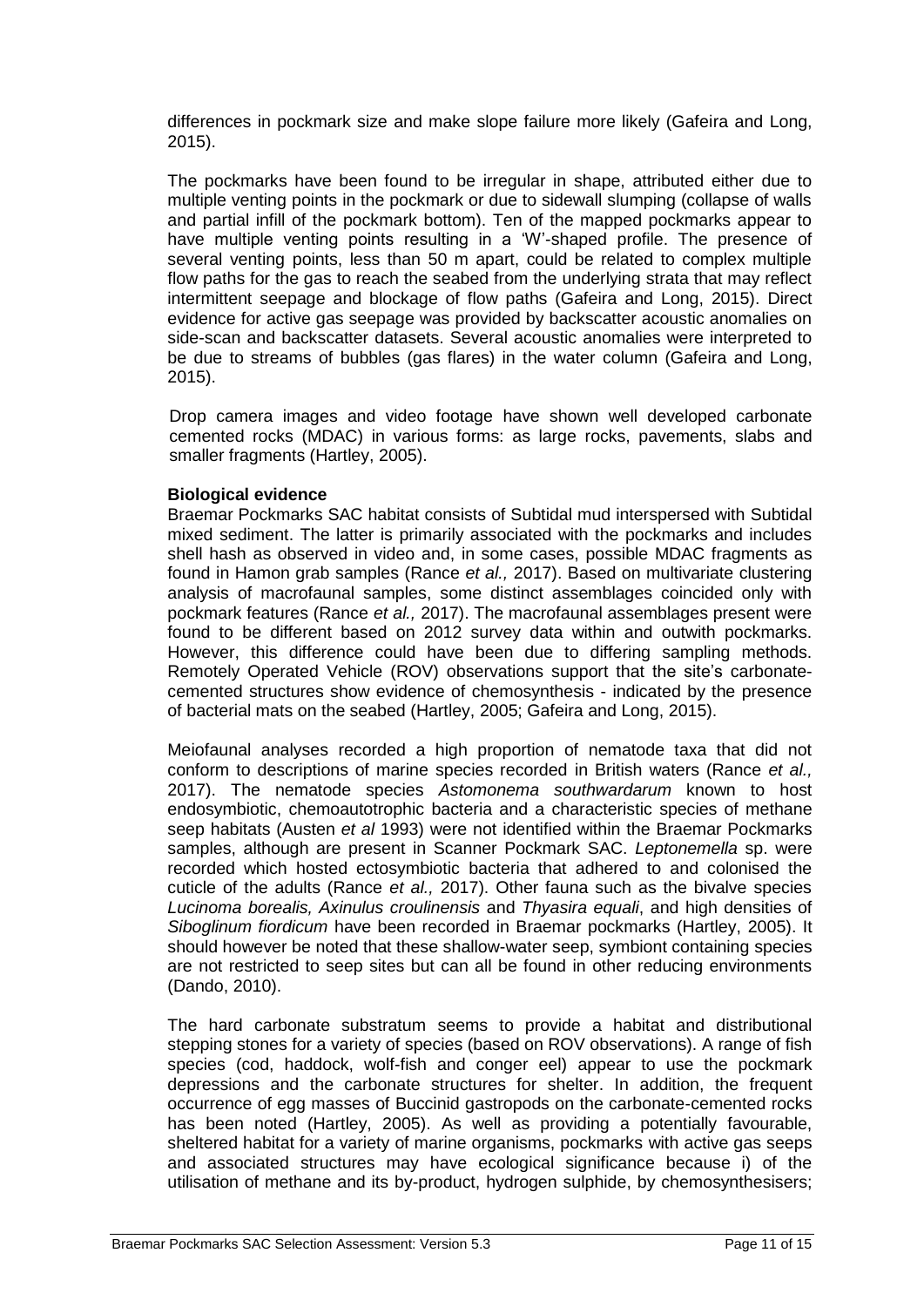(Judd, 2001) and ii) MDAC provides a hard substrate suitable for colonisation by certain benthic organisms (Dando *et al.,* 1991).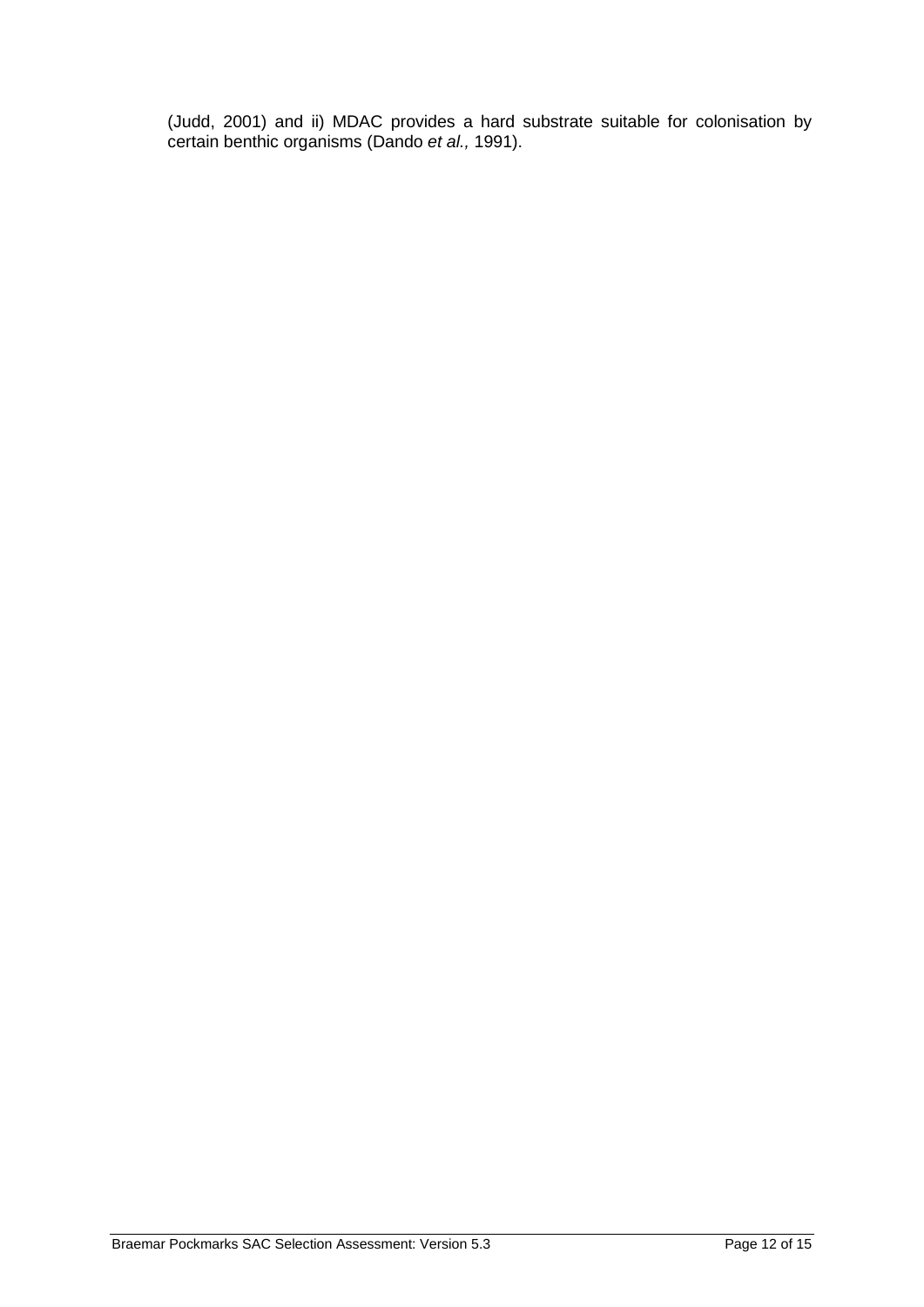**Figure 2:** Example outputs from analysis of data for the Braemar Pockmarks SAC. A) Illustration of depth profile from Pockmark 50 containing MDAC within the proposed site boundary amendment B) Semi-automated mapping of pockmarks undertaken by Gafeira and Long (2015), with current and proposed site boundary amendment included C) Photograph showing carbonate cemented sandstone and siltstone from grab samples acquired within Pockmark 50 (Milodowski and Sloane, 2013), D & E) Seabed imagery from JNCC/Cefas 2012 survey showing shell fragments and MDAC in Pockmark 50 (Rance *et al.,* 2017).

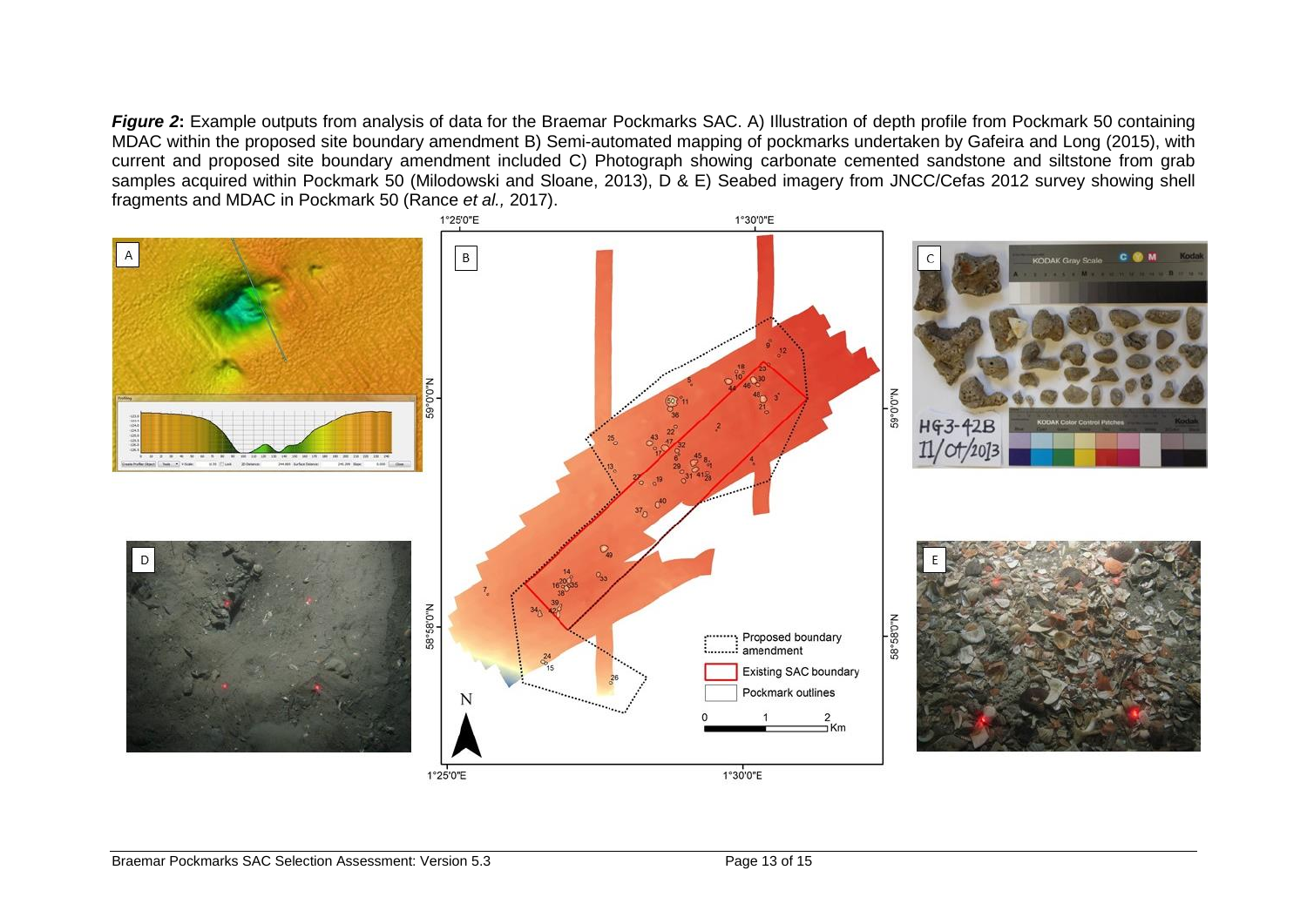# **References**

Austen, M.C., Warwick, R.M. and Ryan, K.P. (1993). *Astomonema southwardorum sp*. nov., a gutless nematode dominant in a methane seep area in the North Sea. *Journal of the Marine Biological Association of the United Kingdom*, 73: 627-634.

Commission of the European Community (CEC). (1995). Natura 2000 Standard Data Form: Explanatory Notes. Brussels: European Commission DG Environment.

Dando, P.R. (2001). A review of pockmarks in the UK part of the North Sea, with particular respect to their biology. Technical report produced for Strategic Environmental Assessment – SEA2. UK: Department of Trade and Industry.

Dando, P.R. (2010). Biological communities at marine shallow-water vent and seep sites. In: Kiel, S. (Ed.), The vent and seep biota – from microbes to ecosystems. *Topics in Geomicrobiology*, 33, 333-378

Defra. (2004). Review of Marine Nature Conservation. Working Group Report to Government [online]. Defra, London. Available at: [http://webarchive.nationalarchives.gov.uk/20070103040238/http://www.defra.gov.uk/wildlife](http://webarchive.nationalarchives.gov.uk/20070103040238/http:/www.defra.gov.uk/wildlife-countryside/ewd/rmnc/pdf/rmnc-report-0704.pdf)[countryside/ewd/rmnc/pdf/rmnc-report-0704.pdf](http://webarchive.nationalarchives.gov.uk/20070103040238/http:/www.defra.gov.uk/wildlife-countryside/ewd/rmnc/pdf/rmnc-report-0704.pdf) [Accessed March 2007].

Gafeira, J. and Long, D. (2015). Geological investigation of pockmarks in the Scanner Pockmark SCI area. JNCC Report No 571. JNCC Peterborough.

Hartley, J.P. (2005). Seabed Investigations of Pockmark Features in UKCS Block 16/3. Report to Joint Nature Conservation Committee. Aberdeenshire: Hartley Anderson Limited.

Hovland, M. and Judd, A.G. (1988). Seabed Pockmarks and Seepages: Impact on Geology, Biology and the Marine Environment. London: Graham & Trotman.

Hovland, M., Gardner, J. V. and Judd, A. G. (2002). The significance of pockmarks to understanding fluid flow processes and geohazards. *Geofluids,* 2: 127-136.

JNCC. (2004). The Irish Sea Pilot Final Report. Report to Defra by The Joint Nature Conservation Committee [online]. JNCC, Peterborough. [http://www.jncc.gov.uk/page-](http://www.jncc.gov.uk/page-2767#download)[2767#download](http://www.jncc.gov.uk/page-2767#download) [Accessed March 2007]

JNCC. (2009). Selection criteria and guiding principles for selection of Special Areas of Conservation (SACs) for marine Annex I habitats and Annex II species in the UK. Version 1.0 [online]. JNCC, Peterborough. [http://www.jncc.gov.uk/page-4165.](http://www.jncc.gov.uk/page-4165)

JNCC. (2012). UK Guidance on defining boundaries for marine SACs for Annex I habitat sites fully detached from the coast. JNCC, Peterborough. [http://jncc.defra.gov.uk/pdf/SACHabBoundaryGuidance\\_2012Update.pdf.](http://jncc.defra.gov.uk/pdf/SACHabBoundaryGuidance_2012Update.pdf)

JNCC. (2016) Method for Creating a Map of Annex I Submarine Structures made by Leaking Gases in UK Waters, [online]. Available at: http://jncc.defra.gov.uk/pdf/20130621\_AnnexI\_SubmarineStructures\_v3\_Method.pdf

Judd, A.G. (2001). Pockmarks in the UK Sector of the North Sea. Technical report (TR\_002) produced for Strategic Environmental Assessment - SEA2. UK: Department of Trade and Industry.